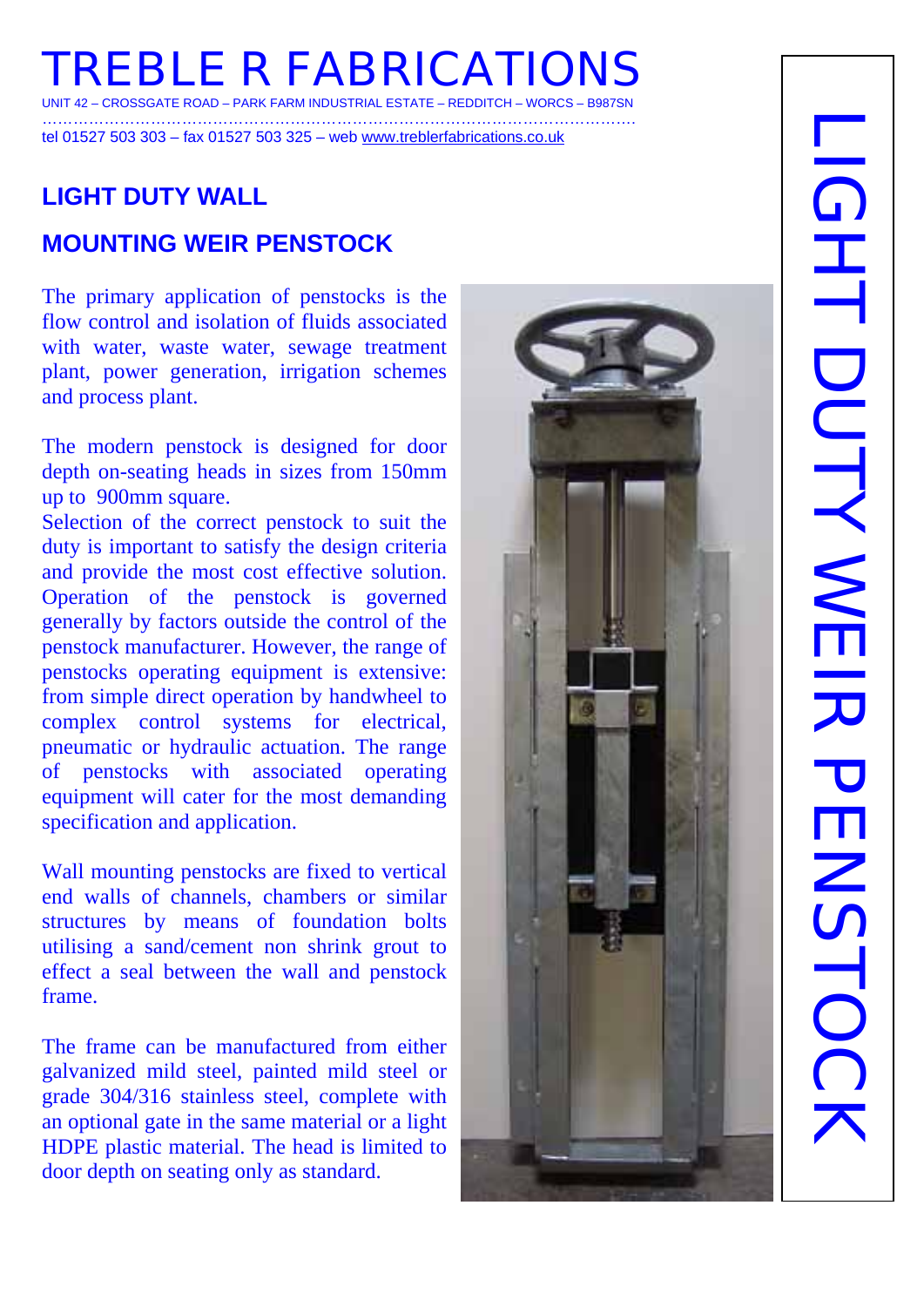# **Wall Mounting Weir Type Penstocks Light Duty Range**

| Flow control and isolation |
|----------------------------|
| Side and invert rebates    |
| <b>Water and Sewage</b>    |
| Up to top of door          |
| On Seating                 |
|                            |

| <b>Options</b>     |                                 |
|--------------------|---------------------------------|
| Mounting:          | Side wall mounted in channel    |
| <b>Stem Types:</b> | Rising and non-rising           |
| Size Range:        | Any size from 150mm to 900mm    |
|                    | in square or rectangular format |

#### **Applicable Standards**

BS 7775: 1995, Specification for general purpose penstocks

# **Construction Materials**

|                          | DESCRIPTION MATERIAL |                                 |
|--------------------------|----------------------|---------------------------------|
|                          | Frame                | Mild Steel, BS 4360 Gr 43A      |
|                          |                      | Stainless Steel, BS 970 Gr 304  |
|                          |                      | Stainless Steel, BS 970 Gr 316  |
| $\overline{2}$           | Door                 | <b>HMWP</b> with reinforcement  |
|                          |                      | Mild Steel, BS 4360 Gr 43A      |
|                          |                      | Stainless Steel, BS 970 Gr 304  |
|                          |                      | Stainless Steel, BS 970 Gr 316  |
| 3                        | Side Seals           | Low Friction Polyolefin         |
| $\overline{\mathcal{A}}$ | <b>Invert Seal</b>   | Neoprene                        |
| $\overline{\mathbf{5}}$  | Stem                 | Stainless Steel, BS 970 Gr 303  |
|                          |                      | Stainless Steel, BS 970 Gr 304  |
|                          |                      | Stainless Steel, BS 970 Gr 316  |
| 6                        | <b>Fasteners</b>     | Stainless Steel, BS 6105, Gr A4 |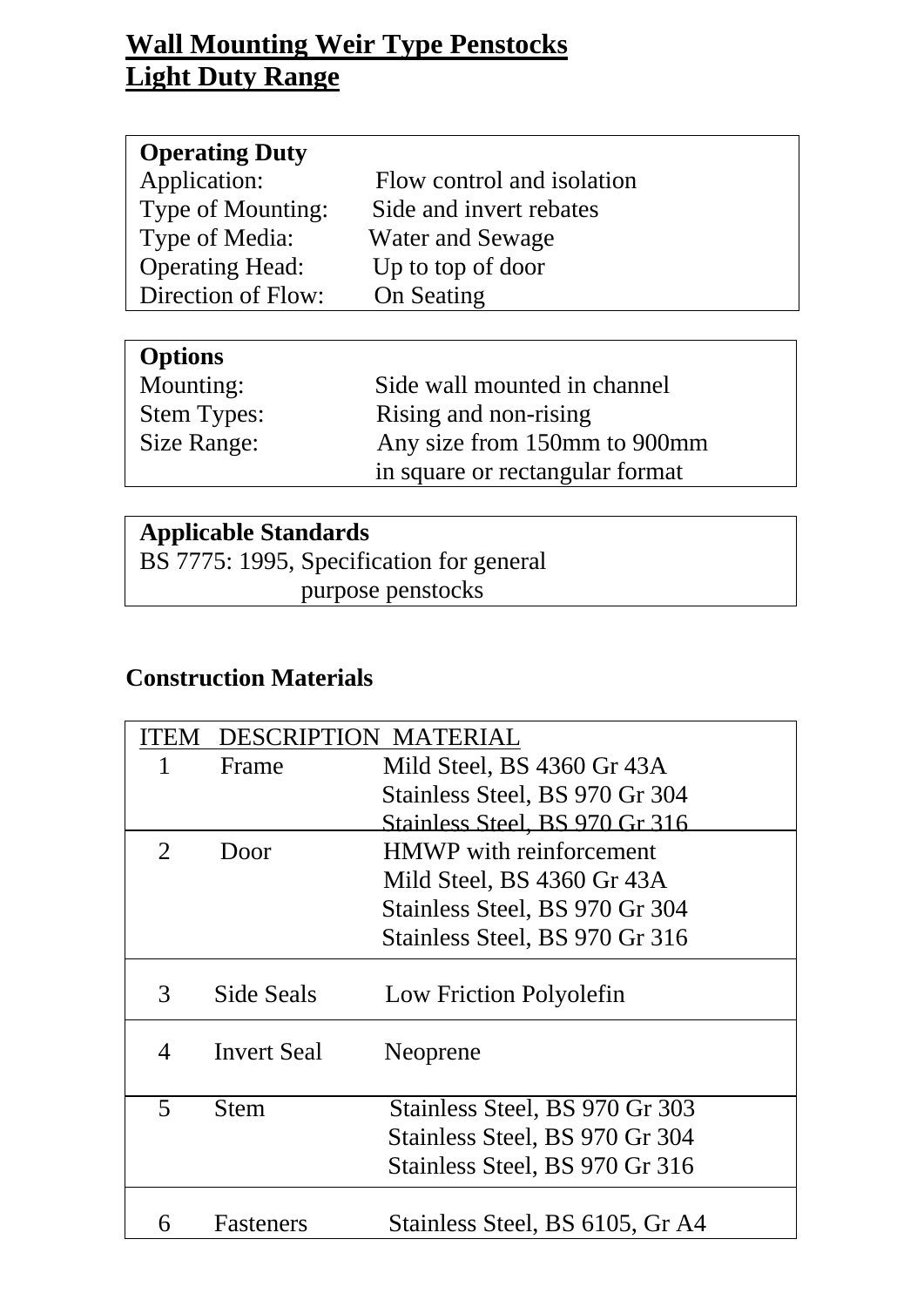# **Wall Mounting Weir Type Penstocks Light Duty Range**

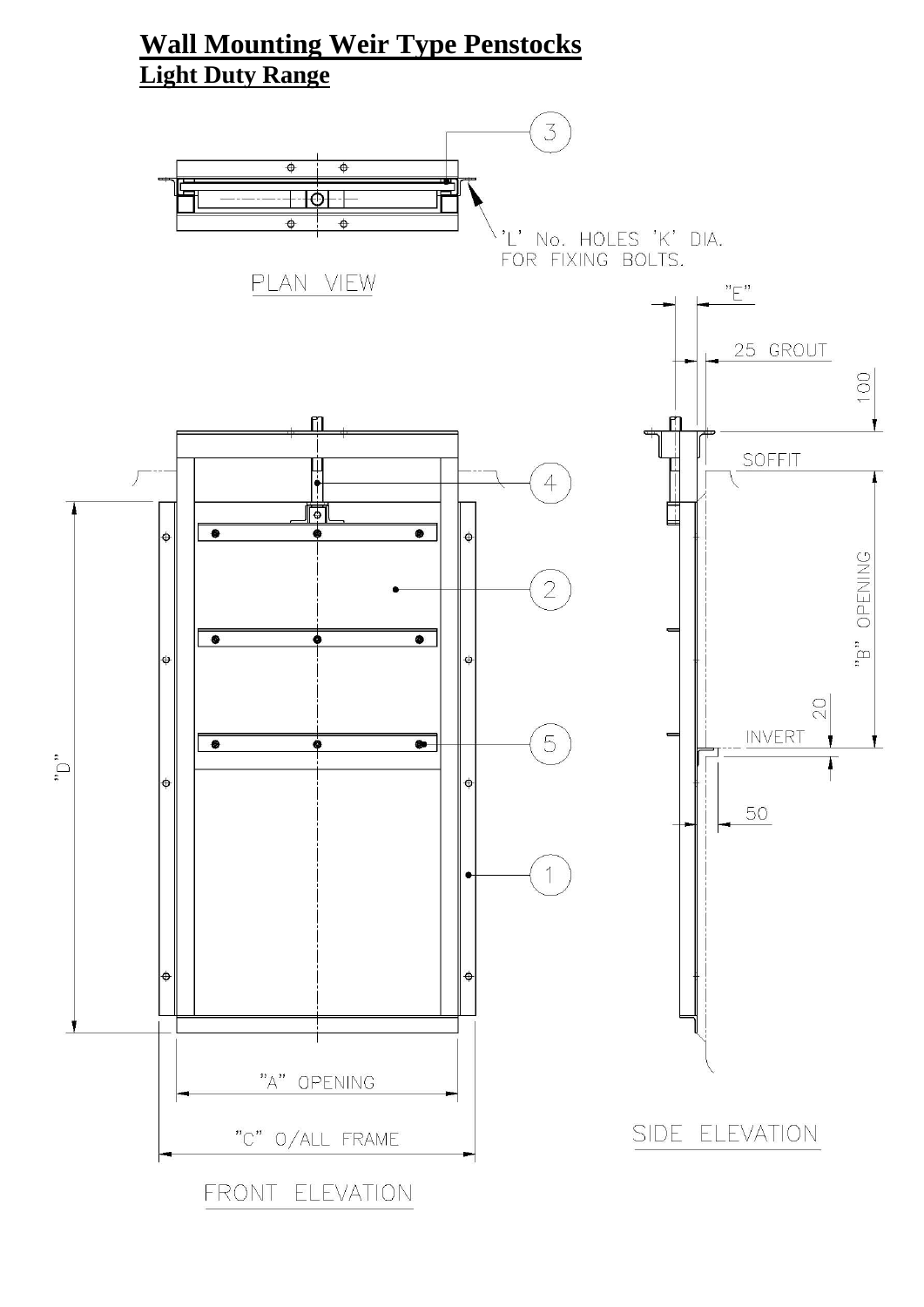# **Wall Mounting Weir Type Penstocks Light Duty Range**

| <b>RANGE</b> | <b>LIGHT</b>         |
|--------------|----------------------|
| A            | <b>Opening Width</b> |
| B            | <b>Opening Depth</b> |
| $\mathbf C$  | $A + 200$            |
| D            | $2B + 110$           |
| E            | 60                   |